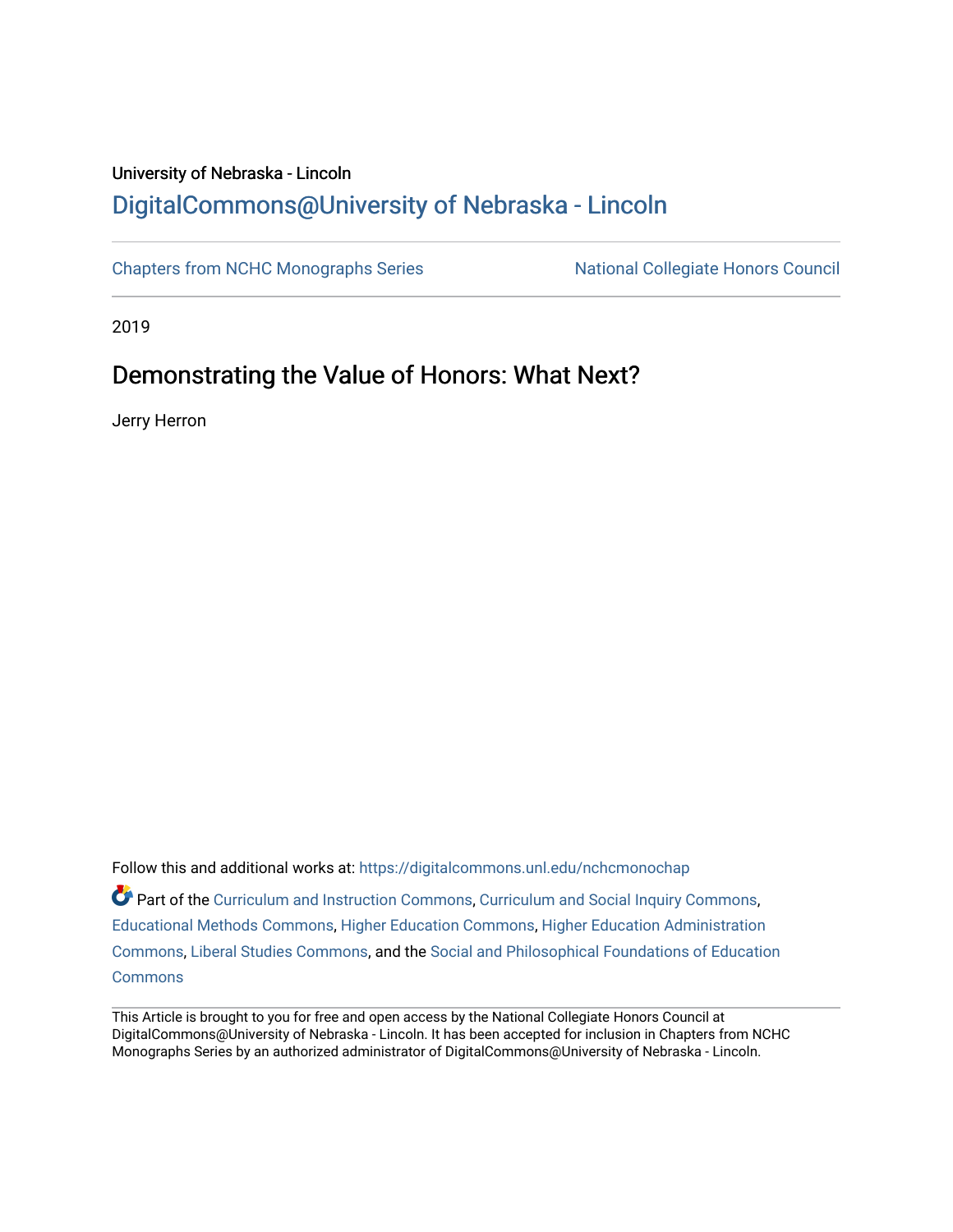From: The Demonstrable Value of Honors Education: New Research Evidence, edited by Andrew J. Cognard-Black, Jerry Herron, and Patricia J. Smith. (Lincoln, NE: NCHC, 2019). Copyright © 2019 by National Collegiate Honors Council.

# Demonstrating the Value of Honors: What Next?

#### Jerry Herron and D. Carl Freeman WAYNE STATE UNIVERSITY

Our professional organization, the National Collegiate Honors Council (NCHC), has provided a good general definition of honors education while at the same time recognizing the "diversity of honors experiences across many institutions of higher learning." Here's how the definition reads, in part, from the NCHC website:

Honors education is characterized by in-class and extracurricular activities that are measurably broader, deeper, or more complex than comparable learning experiences typically found at institutions of higher education. (NCHC 2013)

Of crucial concern to the researchers in this collection is the qualifier that honors education incorporates practices that are *measurably* superior. And as Smith (2019) points out, "With more than 1,500 honors programs currently in operation and hundreds of millions of dollars being spent throughout American institutions, external pressure is building for accountability in honors programs" (p. 27). (See also Scott and Smith 2016.) In response to the need for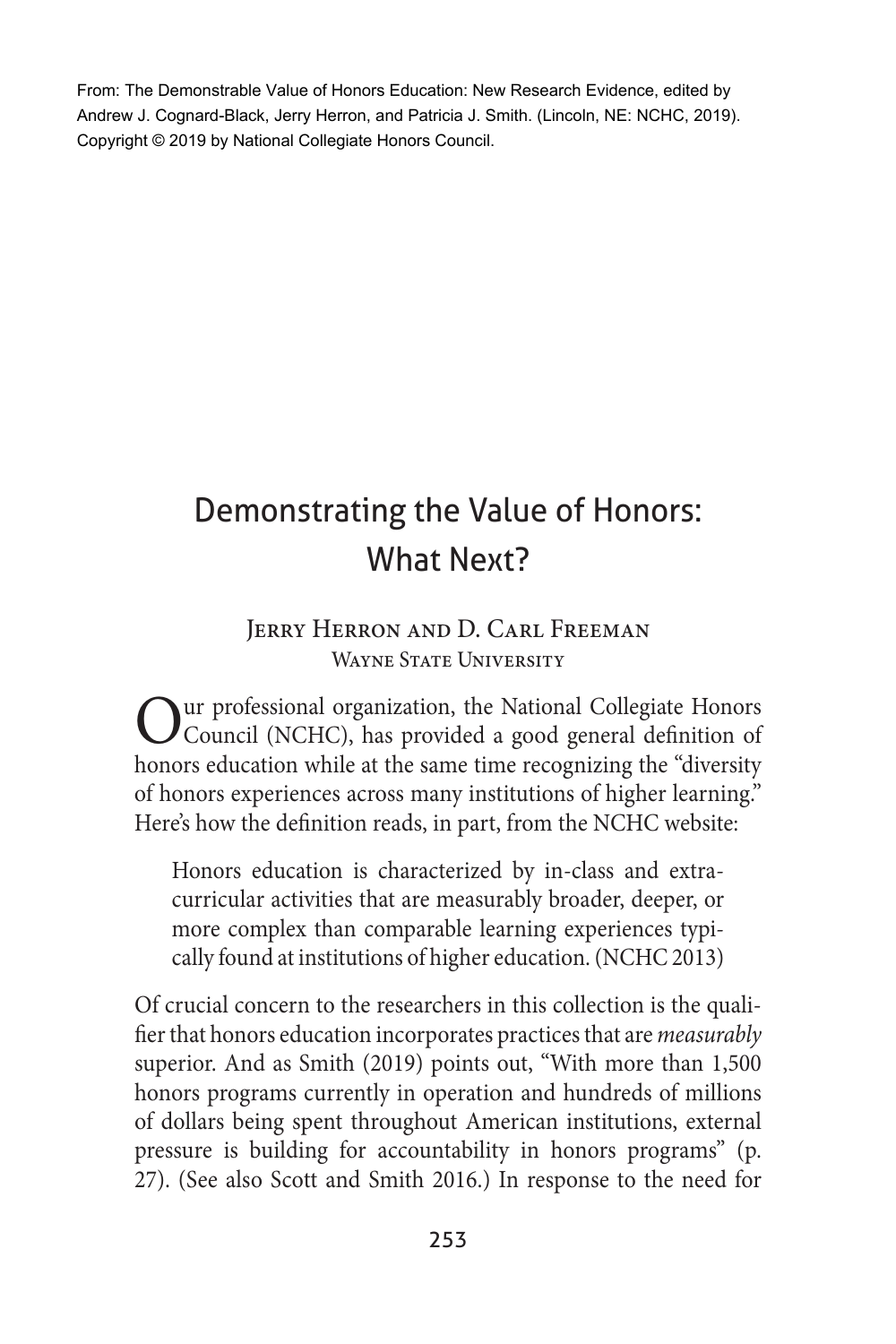accountability, our contributors have developed research to substantiate in measurable ways the claims made on behalf of honors education and the application of what are frequently referred to as high-impact practices. No matter how convinced we may be personally that honors adds value, it is essential to ourselves as honors educators, to our students, and to the constituencies we serve, both inside and outside our institutions, that we can support what we say with data, as Savage (2019) suggests in her contribution to this collection:

Honors education is known nationally and internationally for leadership in high-quality undergraduate programs. Honors faculty enjoy the opportunity to create unique and innovative learning environments, with academically talented undergraduate students as the immediate beneficiaries. Institutions benefit from recruitment of ambitious, motivated students who typically have higher retention and graduation rates when compared to those in the traditional student population. Yet despite these obvious institutional benefits, questions persist regarding the value that honors adds and how precisely that value is to be measured. (pp. 13–14)

That is where the scholars and researchers in our volume contribute to the discourse—asking questions about the best practices for measuring "the value that honors adds" and the most effective means of representing these findings. Research in honors plays a vital role that is how we justify our existence, it is how we learn from our mistakes and build on our successes, it is how we enlist students into becoming active participants in their own education—by demonstrating measurably and communicating effectively the value of what we do.

To build on important work already done and to take account critically of the variables that will define honors research as we move forward, the contributors to this volume have undertaken a range of studies at institutions that differ in type from large research universities to liberal arts colleges to two-year colleges. And what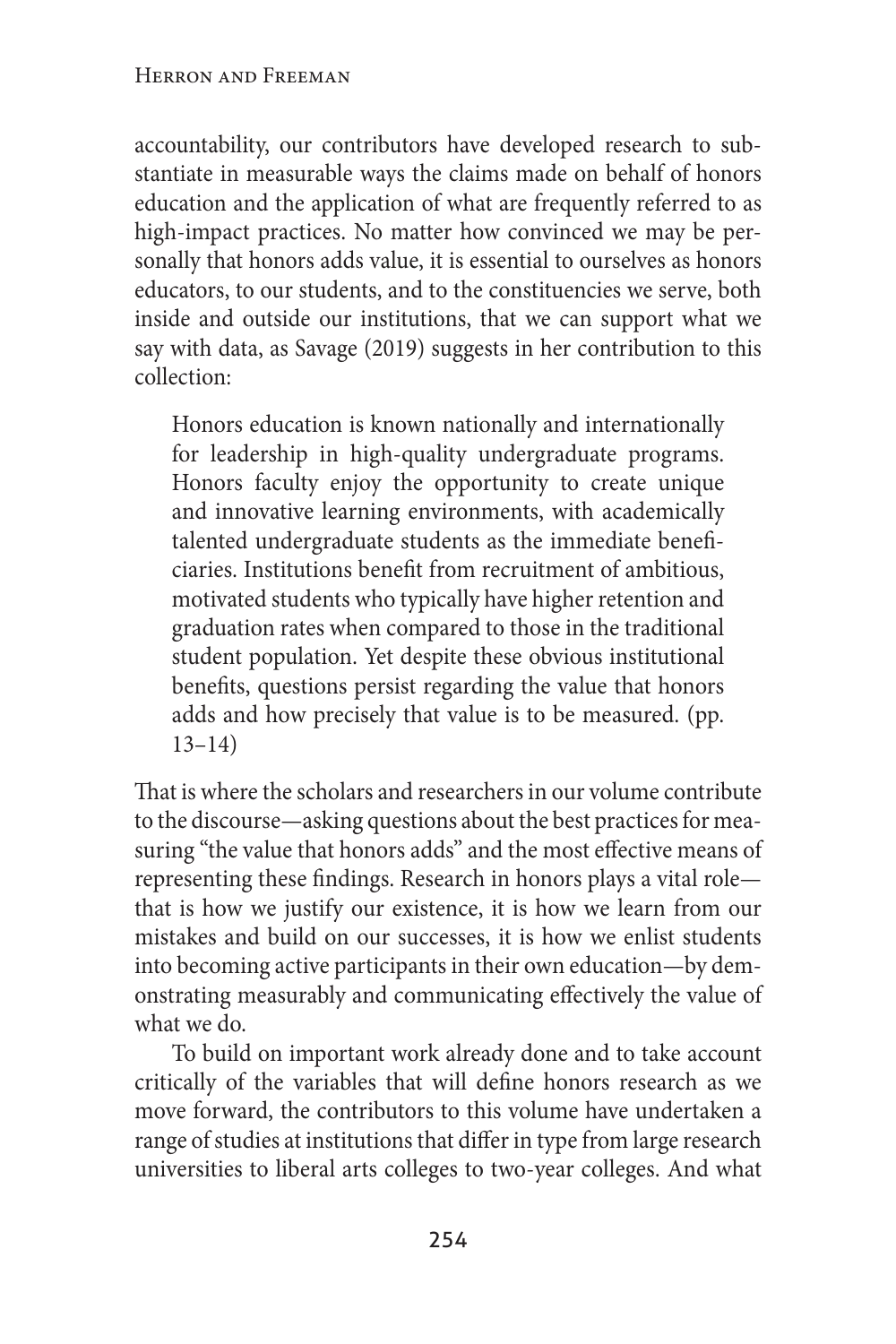becomes clear is a consistent agreement about honors adding value, about the strategies and programs that work, and about the need for doing additional research to learn more.

What is called for, then, and what our contributors have set out to provide, is a set of well-designed retrospective studies that assess students' success quantitatively as they progress toward graduating, comparing those who have participated in honors to those who have not. This research is not easily done because of the complexity involved in making sure we are comparing students who have the same level of preparation and motivation and who share other defining characteristics—comparing apples to apples as the cliché goes. Equally important is that we understand how students' experiences are being changed qualitatively as well. Are the same practices and strategies equally effective and appropriate for everyone? Does one size fit all? Can practices be fine-tuned for different constituencies, whether defined by major or demographics or some other factors? The contributors to this monograph have set out to move the discussion of these important questions forward and also to speculate creatively as to what comes next. And what is also of critical importance is that they have undertaken to evaluate the best methods for creating and analyzing data, as well as the best means to communicate the significance of their findings.

When it comes to quantitative measures, we might start with GPA and ACT/SAT scores, but honors educators generally agree that these figures are not providing all the data necessary when making decisions about who is admitted into honors and who is not. (These parameters often become the basis for group comparisons as well after students have matriculated.) At Michigan Technological University, for example, in response to the perceived inadequacy of such measures, the Pavlis Honors College disregards traditional metrics altogether by making admission open to any student. What the Michigan Tech investigators found is that GPA was not telling them what they needed to know about measuring student performance. Their experience underscores the reasons for questioning traditional means of selecting students to join honors. What is called for, then, is perhaps a more creative way of thinking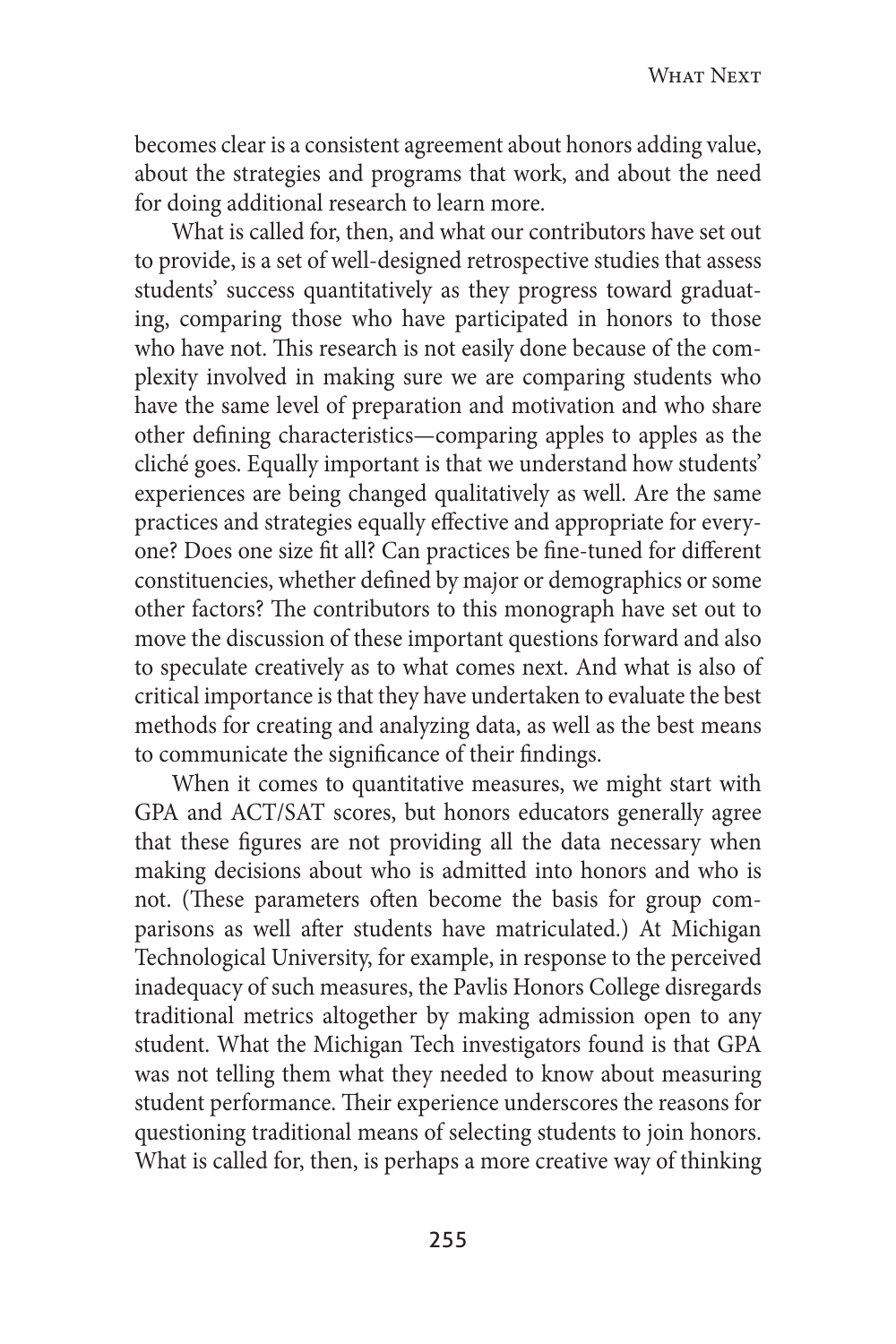about admissions criteria. An issue of the *Journal of the National Collegiate Honors Council* (14.2, 2013) was devoted partially to that very topic. But if we are not all going to follow the lead of the Pavlis Honors College, is there a better way of using GPA and ACT scores?

Given that these are two data points we know about a great many of our students and that there is high probability that those scores will continue to be used, is there anything of value to be learned from them? Both are retrospective at the point of a student's admission, so the question arises as to what predictive value they might have when it comes to future performance, and how the one, GPA, is related to the other, ACT/SAT. Some students' high school GPA results reflect performance above what might be expected based on ACT/SAT scores; other students perform below expectation. So, what can the relation of these two data points tell us about students once they arrive? Would it be possible to combine the two scores to produce a composite figure that might have greater predictive value of student performance over time than either score on its own? And further, might our analysis be applied proactively to predict points at which a student with a given profile will likely encounter academic difficulty, and what kinds of intervention could we make before problems occur? And since most programs and colleges use additional measures, such as essays and interviews, in making admissions decisions and when awarding merit-based scholarships, is it possible to integrate all these different metrics, and if so, how? And what role might other factors play, such as leadership experience, extracurricular activities, or athletics, in helping us understand the likelihood of a student's succeeding in honors? Clearly, there is more that we need to know.

As to what—if any—use is to be made of standardized scores, that will depend on statistical analysis of honors students and their performance, which gets at the important matter of expertise. In order to conduct the kind of evaluations proposed in this volume, somebody would need to be versed in multivariate statistical techniques, and Bottoms and McCloud (2019) point out a potential difficulty in their study: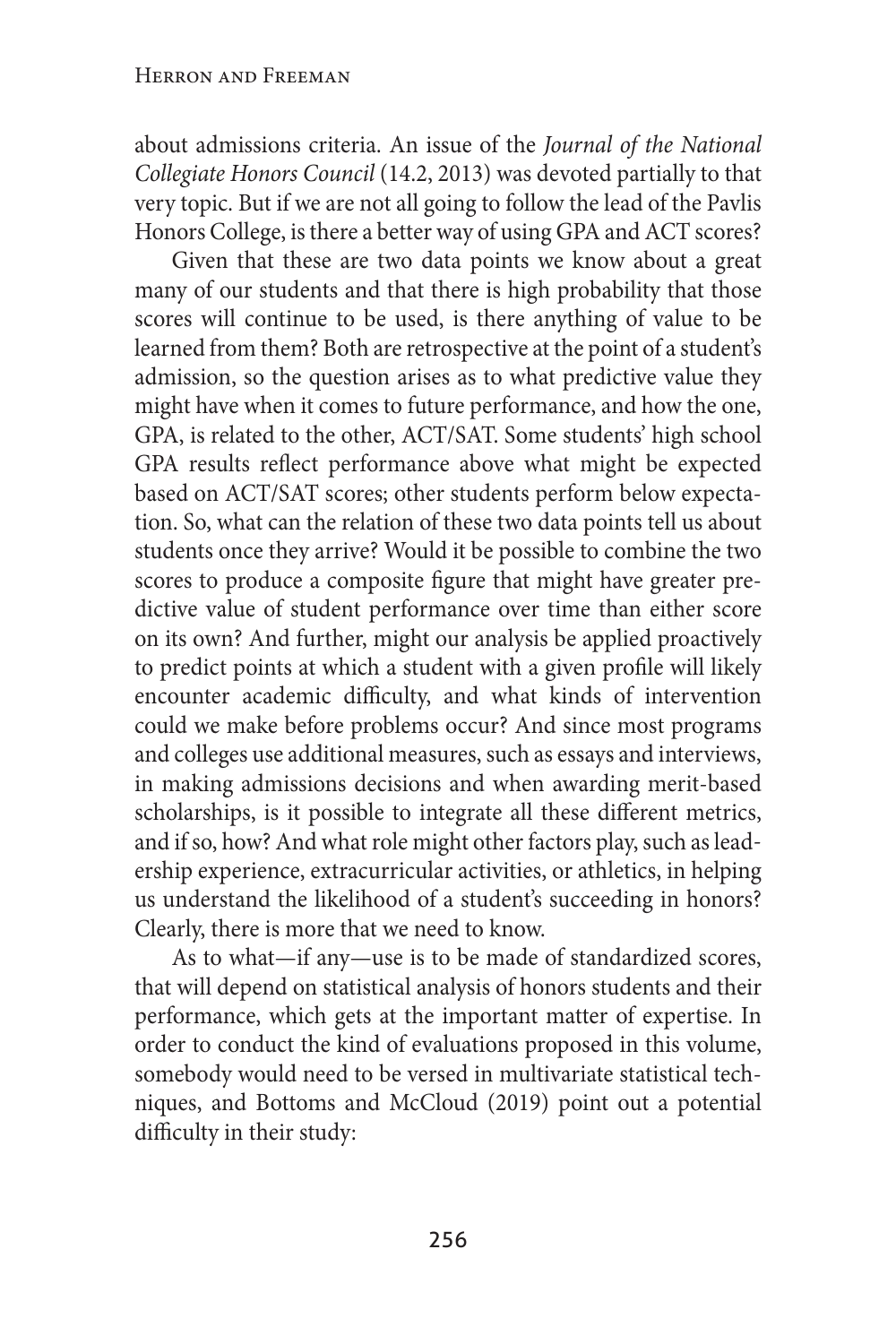WHAT NEXT

honors administrators, especially deans and associate deans, . . . often come from disciplines unfamiliar with multivariate statistical techniques. . . . People who are new to statistics or use them infrequently might not understand how to answer various questions using the proper analysis or the proper statistical controls. (pp. 52–53)

Given the ubiquity and—perhaps mistaken—primacy traditionally accorded to college entrance tests and GPA as measures, as well as the bragging rights attached to both by administrators when it comes to demonstrating the rigor or the quality of an honors program or college to prospective students, it is probably worth devoting some careful attention and statistical rigor to thinking through the ways these measures are to be used and of course why and how. And it is also worth giving some serious thought to explaining why such measures are lacking individually and what is to take their place. Or, for that matter, whether GPA is a useful measure at all, on its own, of students' success once they enter an honors program or college, which is a question that Meadows, Hollister, Raber, and Fiss (2019) raise in their study, proposing that "college GPA remains a limited measure of a certain type of success and that this measure is not necessarily predictive of success in postgraduate endeavors" (p. 117).

The question of which measures to use and why returns things to the matter of multivariate statistical analysis and the need for it, which is a point that Diaz, Farruggia, Wellman, and Bottoms (2019) make:

Considerable research to date on the impact of honors education lacks the appropriate controls to account for alternative explanations for the differences often observed in the success of honors versus non-honors students. (p. 60)

The consequence is that evaluative findings suffer from serious limitations, as Cognard-Black (2019) suggests:

Thus, the evidence most often used to demonstrate the impact of honors programs is limited because it usually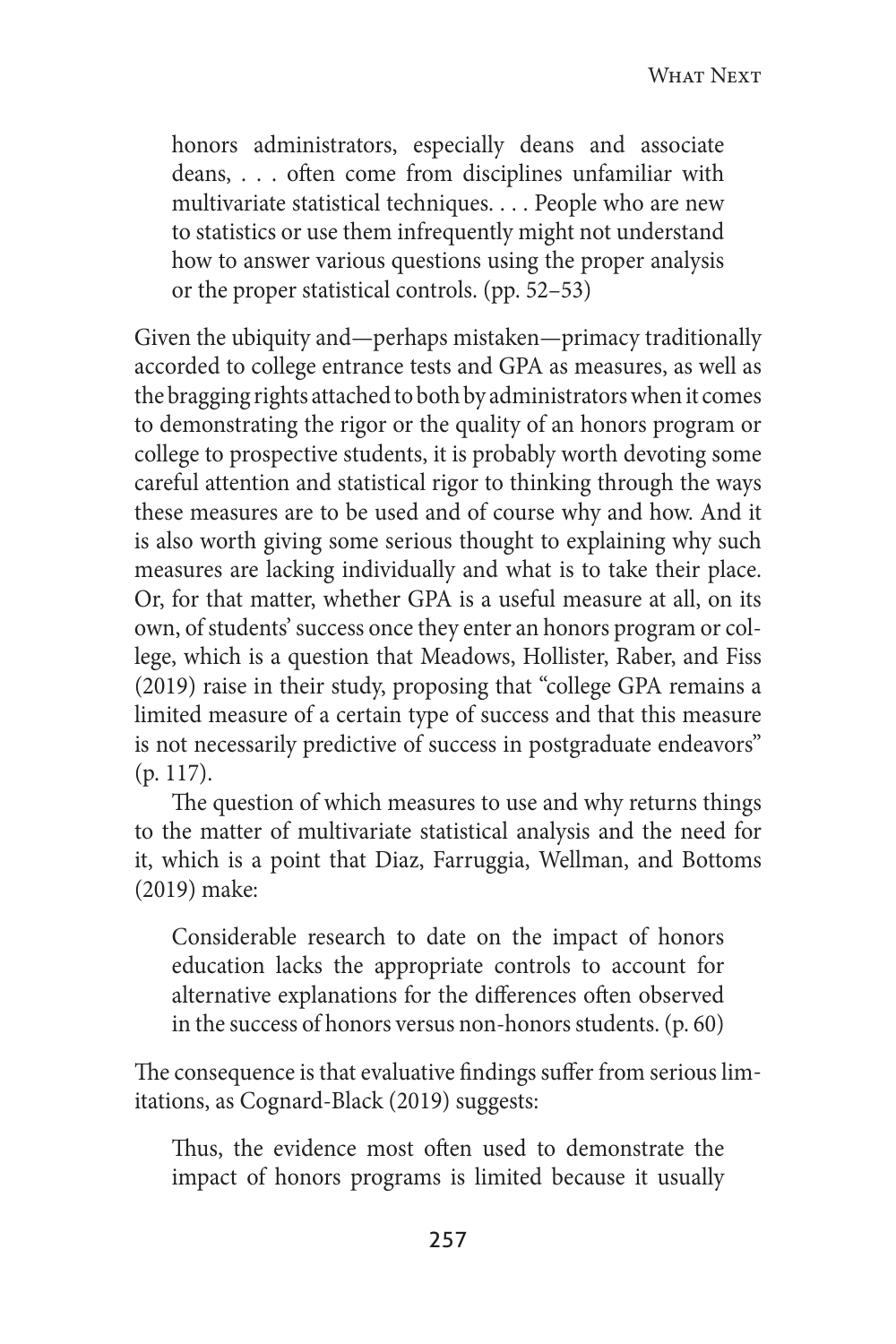does not account for the differences that exist between honors and non-honors students at the moment of matriculation or point of entry into honors programs. That reality makes it difficult to establish a causal connection between the honors experience and student change. . . . (p. 5)

What we want to know is the *measurable* difference made by honors programming; we want to determine which specific practices contribute to differences in the performance of comparable honors versus non-honors students, eliminating as many alternate explanations as possible. Otherwise we will find ourselves without a compelling answer to the objections that honors students are simply good students to begin with and that they would do well no matter what, honors or no honors, which makes justifying our existence at budget time a great deal harder. The contributors to this collection offer clear demonstrations of what rigorous value added analyses will require and how they can be accomplished.

The work of Spisak, Kirby, and Johnson (2019) is critical to this enterprise. They set out to address a gap in current research by evaluating the effect on academic performance of honors housing and a pre-semester elective class taken by entering honors students at the University of Iowa:

As with first-year seminars, much scholarship exists on the effects of residence halls and living-learning communities on the success of students. . . . Little comprehensive data have been collected, however, specifically on the effects of the honors residence hall experience on students' academic outcomes. . . . (p. 153)

Based on the Iowa investigators' positive results, knowing if other, similar community-building activities might also play a role in students' academic success and whether the same results would follow at other kinds of institutions would be important.

In other words, there is much that we do not know—yet. And this same gap applies not only to quantitative analysis, but to qualitative measures as well. As Spisak, Kirby, and Johnson (2019) point out: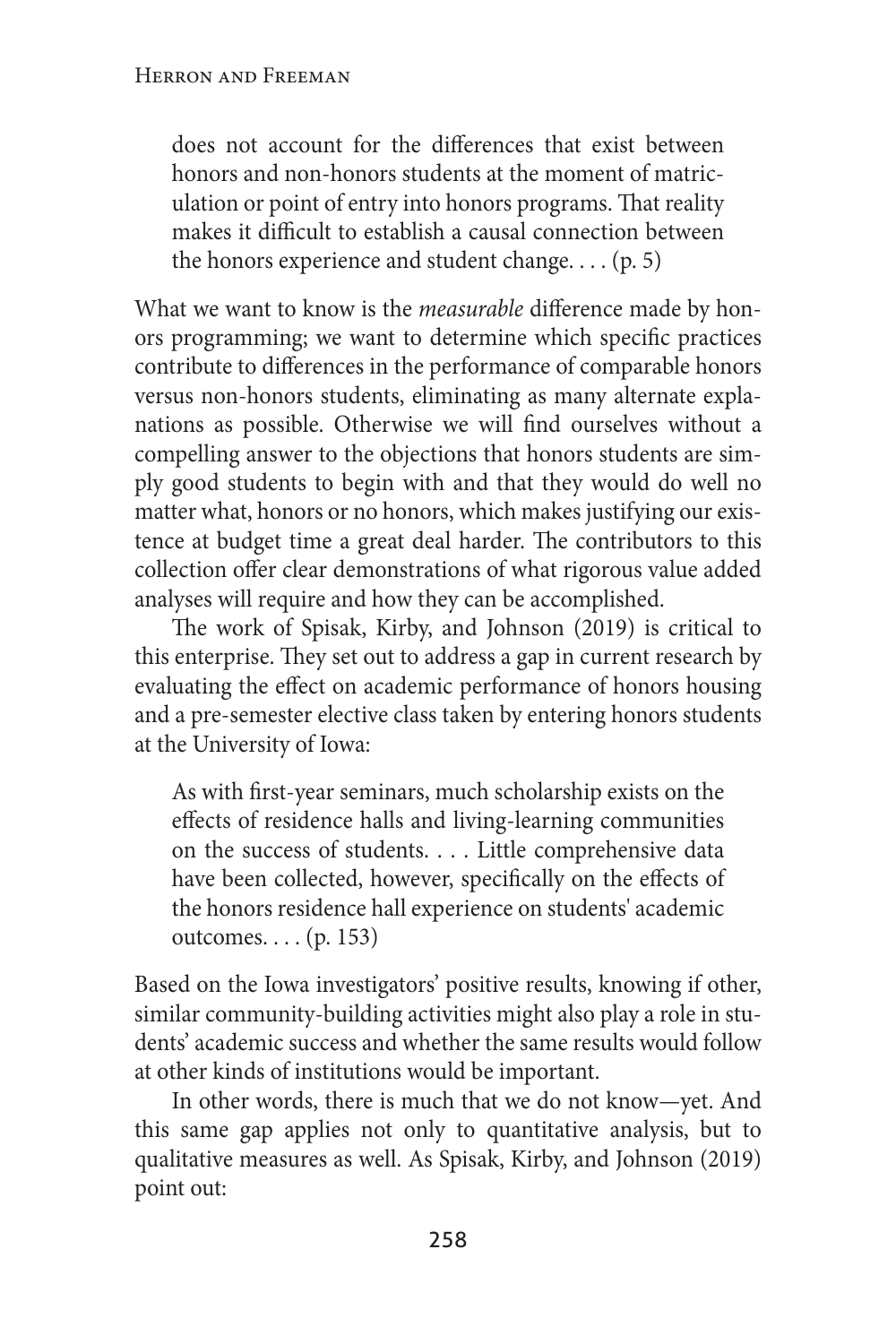It could be that orientation-like experiences benefit students in ways that are not normally tracked, such as their effect on alleviating the anxiety associated with transitioning into the university. . . . Such benefits may not always show themselves through GPAs, engagement in the program, and persistence, and yet they may well be valuable to students in other ways. . . . (p. 174)

Finally, it is not all a matter of multivariate, quantitative data. As Smith (2019) points out, a comprehensive assessment of student learning and honors value added will require "the use of both quantitative measures, such as student grades or credit hours earned, and qualitative measures, such as the review of a portfolio or capstone project" (p. 31). We have much to learn about the other ways in which honors is adding value—ways not necessarily subject to quantifiable analytics.

Meadows, Hollister, Raber, and Fiss (2019) raise this point as well in their application of the theory of "self-authorship," described by Baxter Magolda (2008) as "'the internal capacity for an individual to define one's beliefs, identity and social relations'" (quoted in Meadows et al. p. 119). Their investigation offers

insight into the potential for a written reflection protocol to be used as an assessment for self-authorship. While more work is needed, the results shown here suggest that focusing our honors college on specific learning goals and using these as measures of success other than GPA provide a framework for our curriculum and assessment and also create an environment in which students may find a deeper connection between their self-defined future and their coursework such that GPA becomes a product of engagement with the honors college rather than a measure of potential for success. (p. 143)

Particularly suggestive here, relative to the kinds of investigations that might come next, is the connection between quantitative and qualitative outcomes, and how the one, such as GPA, might become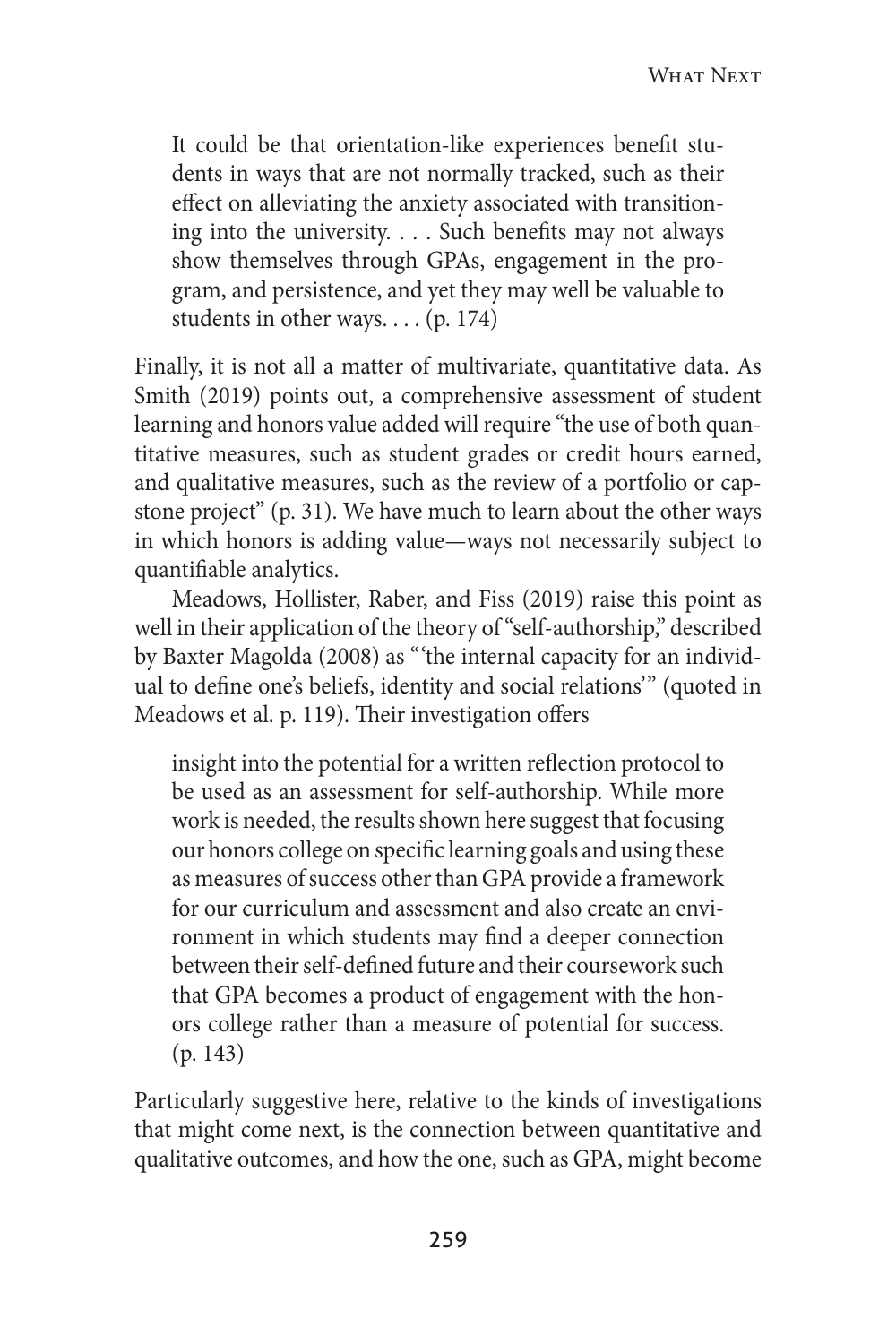#### Herron and Freeman

a product of the other, rather than being a stand-alone measure in itself. The question is what precisely the GPA is measuring and whether there might be alternative, more comprehensive means of evaluating students' performance.

Clearly, we do not know nearly as much about qualitative value added as we know about quantitative measures. For instance, it would be useful to have data showing how individual students are changed as they move through an honors curriculum, not in relation to non-honors students, but in relation to their own starting points—changes such as those suggested by the investigation of self-authorship. The study done by Smeaton and Walsh makes a valuable contribution here, relative to qualitative value added and the work they have undertaken to understand high-impact educational practices (HIPs) for undergraduates at a public liberal arts college: "through qualitative analysis of program documents, [the study] examined honors program curriculum and instructional practices that may contribute to retention and student engagement" (p. 233). Particularly valuable is their use of National Survey of Student Engagement (NSSE) data in conducting their study: "Honors and comparison group differences in response frequencies for NSSE items provide some evidence that honors program participation may increase student involvement in HIPs" (p. 241).

In this connection, the Research Committee of NCHC has proposed a step forward in partnership with the National Survey of Student Engagement (NSSE)—a partnership that allows for the addition of questions to the NSSE surveys distributed on participating campuses. A similar project is currently in development in conjunction with the Community College Survey of Student Engagement (CCSSE). The prospect of such results leads one to wonder additionally about the post-baccalaureate lives of our students and whether honors graduates become critical thinkers, find job satisfaction, or engage in lifelong learning. Are our graduates more likely to become active members of their communities? Such questions are important, as Diaz, Farruggia, Wellman, and Bottoms (2019) suggest (p. 86). But these are factors about which we know comparatively little, and, admittedly, it would be no easy matter to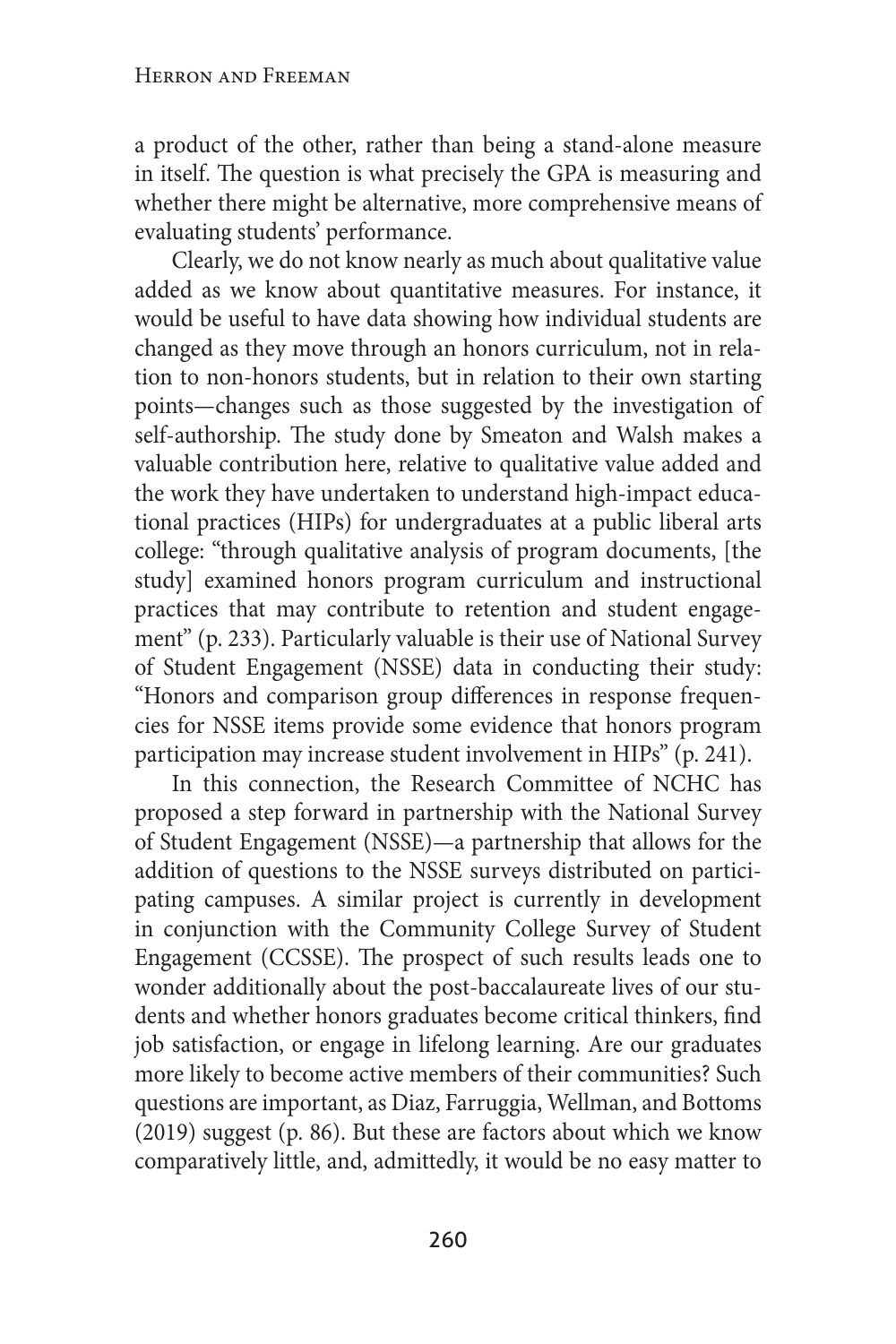develop data to answer those questions. But our mandate to make a measurable difference in students' lives surely suggests that we ought to try.

Regardless of how much good data we collect, another problem needs to be solved: how to report results in an appropriate and persuasive form. Here, we might take a lesson from English Composition 101: the usual instruction to students is that they need to know their audience if they are going to write an effective essay, particularly one that is intended to persuade. When it comes to honors and value added, not all audiences are the same; some need more complex, data-driven explanations than others. But it is probably safe to assume that starting with something simple and understandable is the best way to proceed. To that end, there are the questions of why students choose one college or university as opposed to another, and whether honors had anything to do with that choice. Simply asking what role honors has played in decision-making is easy; Bottoms and McCloud (2019) report that the University of Illinois at Chicago (UIC) asked this question of their first-year students: "'Would you have come to UIC had it not been for the Honors College?'" (p. 43). Their results prove persuasive and easy to communicate: "Fully 65 percent of all honors students and 75 percent of our most prestigious diversity scholarship students said 'no'" (p. 43). That students would not have chosen to attend a particular institution had it not been for honors is certainly strong and compelling evidence of value added. Brown, Winburn, and Sullivan-González (2019) undertake a similar analysis, and with similarly positive results at the University of Mississippi relative to the value honors adds in recruitment.

The question, then, is how to make best use of what we measurably know. The answer might be thought of in terms of value added factors, which could refer to a whole range of potential points of special pride. Imagine being able to tell prospective students and parents that an undergraduate honors student's time to degree, or cumulative GPA, or likelihood of gaining admission to graduate or professional school, or job placement is improved by a specific multiplier or value added factor. That would be a clear way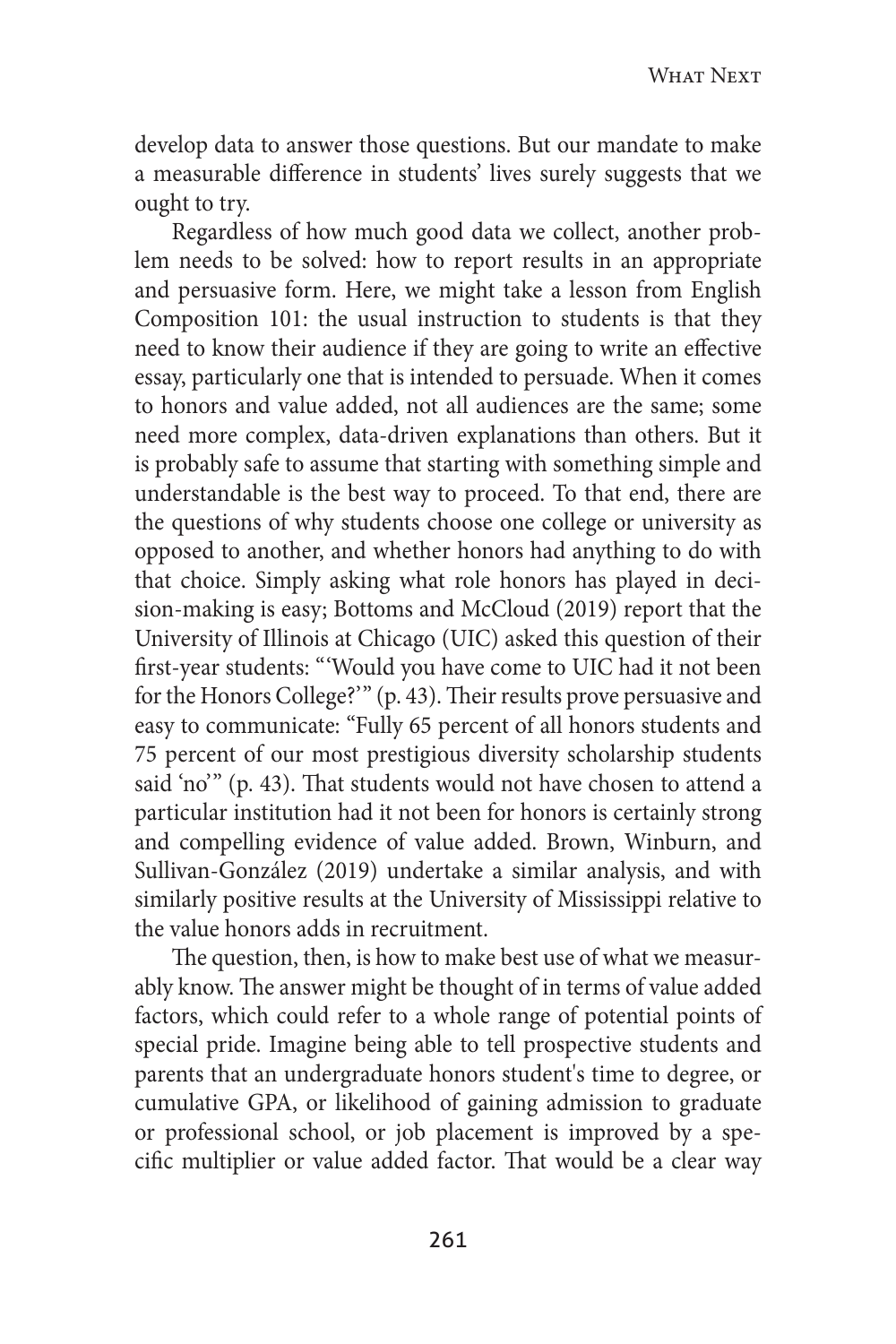of communicating a possibly complex data analysis. Or imagine being able to tell a college or university president or the head of the development office that a positive value added factor for honors graduates can predict those who are more likely to become donors to an institution by a certain percentage. Those bits of information would all be persuasive for any honors dean or director to marshal. But like many things that may seem easy, they require a good deal of thinking ahead and planning useful assessment strategies before the occasion arises when we are called on to demonstrate the value that honors adds.

Another possibility, related to the survey of students' likelihood of choosing a particular school, is what might be called the "halo effect." As the two studies just referred to have shown, there is a halo effect relative to honors; Brown, Winburn, and Sullivan-González (2019) write: "Our data reveal the honors college to be a significant component in the decisions of Mississippi's highestachieving students to attend the [University of Mississippi]. One significant additional consequence is that attracting outstanding students from other states has a strong impact on the diversity of the university student body" (p. 190). Those results are suggestive of what more we have to learn and whether similar instances of the honors halo effect might exist on other campuses. The better we understand the appeal of honors—the halo effect—the better able we will be when it comes to targeting recruitment efforts to specific student populations, quoting again from Brown, Winburn, and Sullivan-González (2019):

Students who apply to the honors college may well possess traits that differentiate them from their academically similar counterparts who do not apply, and these traits may be related to retention. At the same time, however, it is also likely that the honors environment that attracts these students in the first place is also successful in providing them with an academic experience that fosters the intellectual and personal growth that they seek and that the honors environment and experiences translate into increased academic success and retention. (p. 198)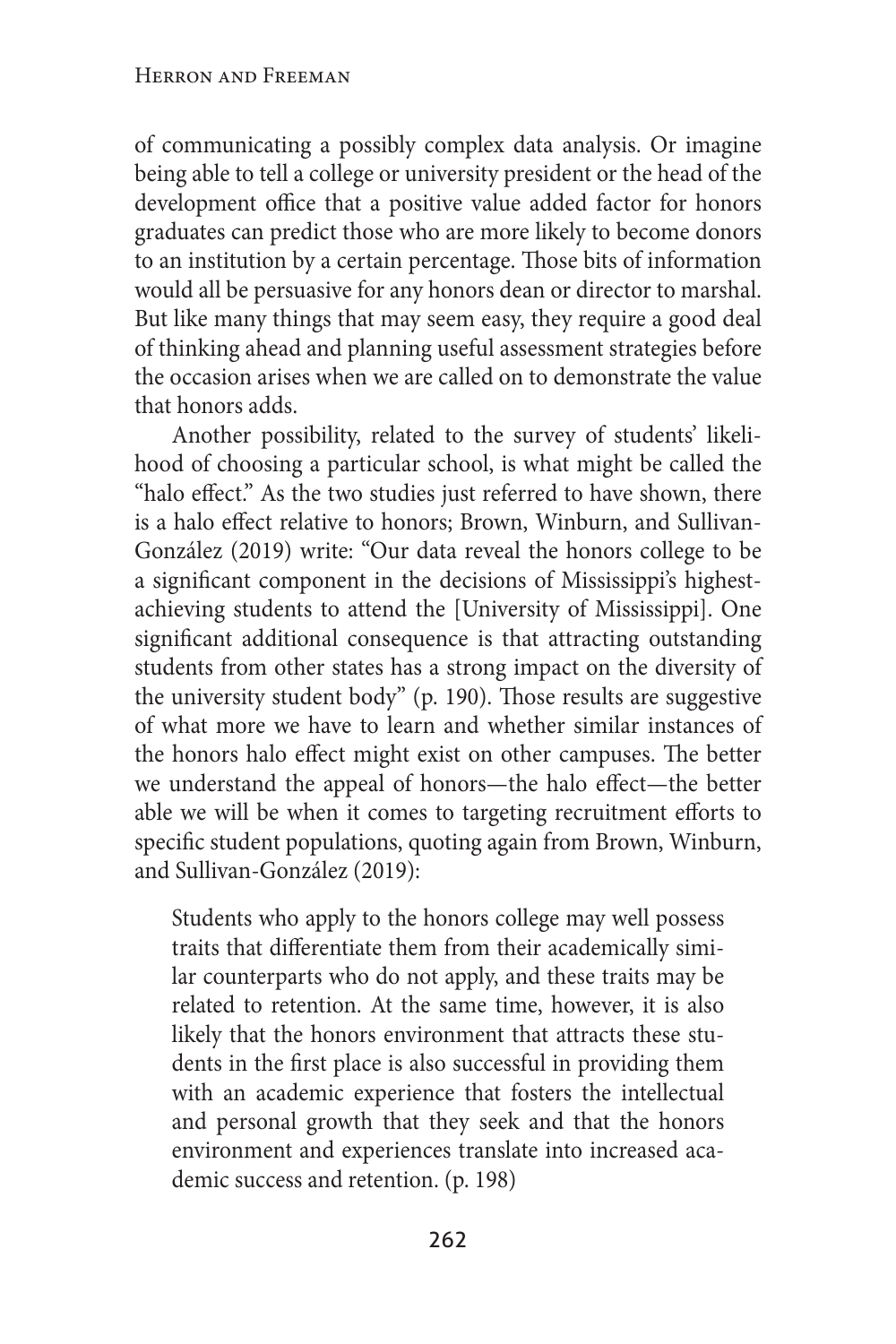As this conclusion suggests, we need to know more about the students who choose honors and their motivations for making that decision as well as more about how they compare with students not in honors.

The halo effect might well extend to those other, non-honors students as well. For example, does the existence of a high-profile honors program or college demonstrably contribute to an institution's overall prestige and recruitment potential? Given the remarkable growth in honors education, particularly the growth in the number of honors colleges (Scott and Smith 2016), is there a correlation between the inception of an honors college at a particular institution and positive changes in the demographics of applicants overall? Even if a student does not choose honors, does the existence of a high-profile honors program influence student decision-making generally? That would be interesting to know. And is there a halo effect when it comes to establishing a critical mass of engaged honors students, which is a question suggested by the work of Spisak, Kirby, and Johnson (2019) in their study of residence halls and pre-college experiences? At what point, and in what measurable ways, might the presence of a specific population—a critical mass—of engaged honors students begin to produce added value above and outside of the programmatic elements that bring them together? How many students are needed to constitute a critical mass, and is it the same for all types of institutions? And do all students benefit equally, STEM students versus humanities majors, for instance? Do our practices benefit students equally regardless of their level of preparation and motivation? And is the honors offer equally attractive across differences of demographics? And if not, how do we make up for the deficits?

Of particular interest here is the student invited into honors who declines the invitation; Honeycutt (2019) points out:

Honors programs would benefit from future research studies designed to discover why the majority of students eligible for community college honors choose not to participate, particularly given the potential benefit to at-risk students. Specifically, a comparative analysis of honors participants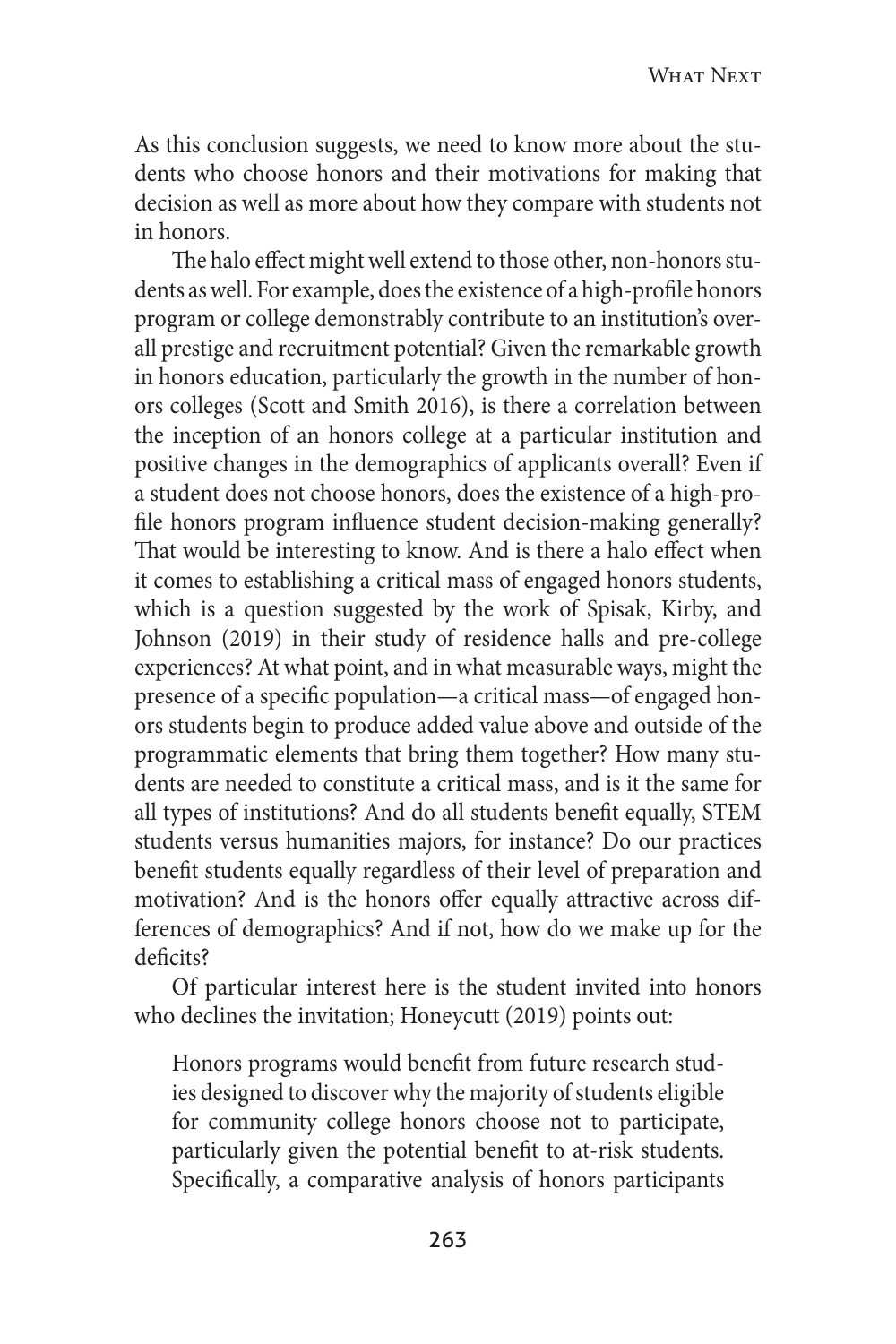and honors-eligible non-participants across income and parental education levels would improve our understanding of why some students choose to take the honors challenge and why others decline. (p. 220)

Do similar patterns exist across the board at different kinds of institutions? And are all students who decline the invitation the same? Or are there differences with respect to demography, academic major, and STEM versus non-STEM, and what about measures such as academic preparation and motivation? Is there any relation between a student's likelihood of declining and the potential benefit of the program? In other words, are students who stand to benefit the most possibly the most likely to decline honors? That information would be important to know. How do we understand their decision-making, and how do we use evidence relative to retention, academic performance, and graduation to persuade those students of the value of honors?

To better understand these variables, Honeycutt's study (2019) uses propensity score analysis as a useful analytical tool: "The propensity score signified the probability that an honors eligible student will enroll in honors based on . . . 13 observable covariates, which represented the predictors" (p. 213). The 13 covariates include such data points as high school GPA, dual enrollment status, ACT scores, income level, first-generation status, age, and gender (pp. 210, 213). Honeycutt offers the following practical conclusion relative to the use of positive benefit factors that might persuade a student to choose honors:

Students often hesitate to take the honors challenge, perhaps because they do not possess accurate information about the benefits of honors. . . . In particular, high-achieving at-risk students should be carefully informed of the benefits: higher course grades, higher GPAs, and higher graduation rates, even when controlling for baseline differences between honors and eligible non-honors students. When honors program directors request a list of eligible students, that list could include more comprehensive data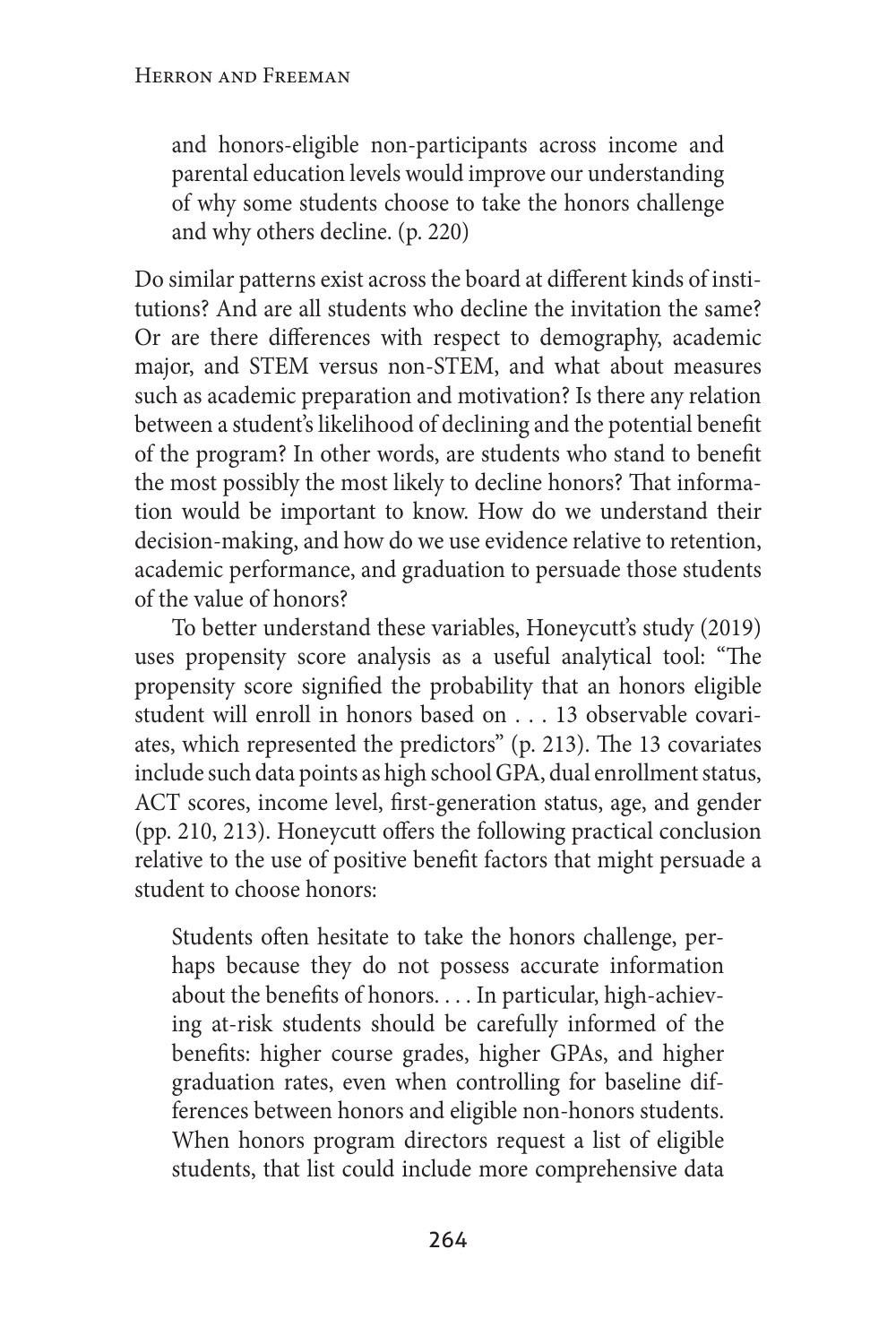on eligible students, such as socioeconomic status, firstgeneration status, and veteran and disability status. With this additional information, honors directors can develop a more nuanced outreach. (pp. 218–19)

We might reasonably ask what qualitative data we could bring to bear relative to a student's experience and how honors makes that experience more satisfying and worth pursuing across a range of differences that characterize our students, including veterans and students with disabilities.

Implicit here is a highly suggestive point about honors and diversity. As Brown, Winburn, and Sullivan-González (2019) have shown, honors helped achieve geographic diversity at their institution. And Honeycutt's study suggests a strong, positive role that honors might play in strategically recruiting and graduating at-risk students. Diaz, Farruggia, Wellman, and Bottoms (2019) make a similar point with respect to underrepresented students:

this study shows that honors education has a statistically significant positive effect on student success above and beyond all other background characteristics studied. . . . Furthermore, and of great importance in a nation where a significant gap in the success of underrepresented students versus others exists, we found that the positive effects of honors college membership were more pronounced for African American and Latino/a students for some indicators of success. (p. 79)

Not only does honors work, with measurable positive benefits, it works particularly well for certain populations of students.

Thus, when it comes to promoting diversity, honors is anything but an extravagance or an elitist enterprise. On the contrary, honors is a driver for achieving positive results, and the more students who take part, the greater the benefit. That insight leads to the quite reasonable conclusion proposed by Patton, Coleman, and Kay (2019):

The data collected here [from Eastern Kentucky University] show honors students outperforming the comparable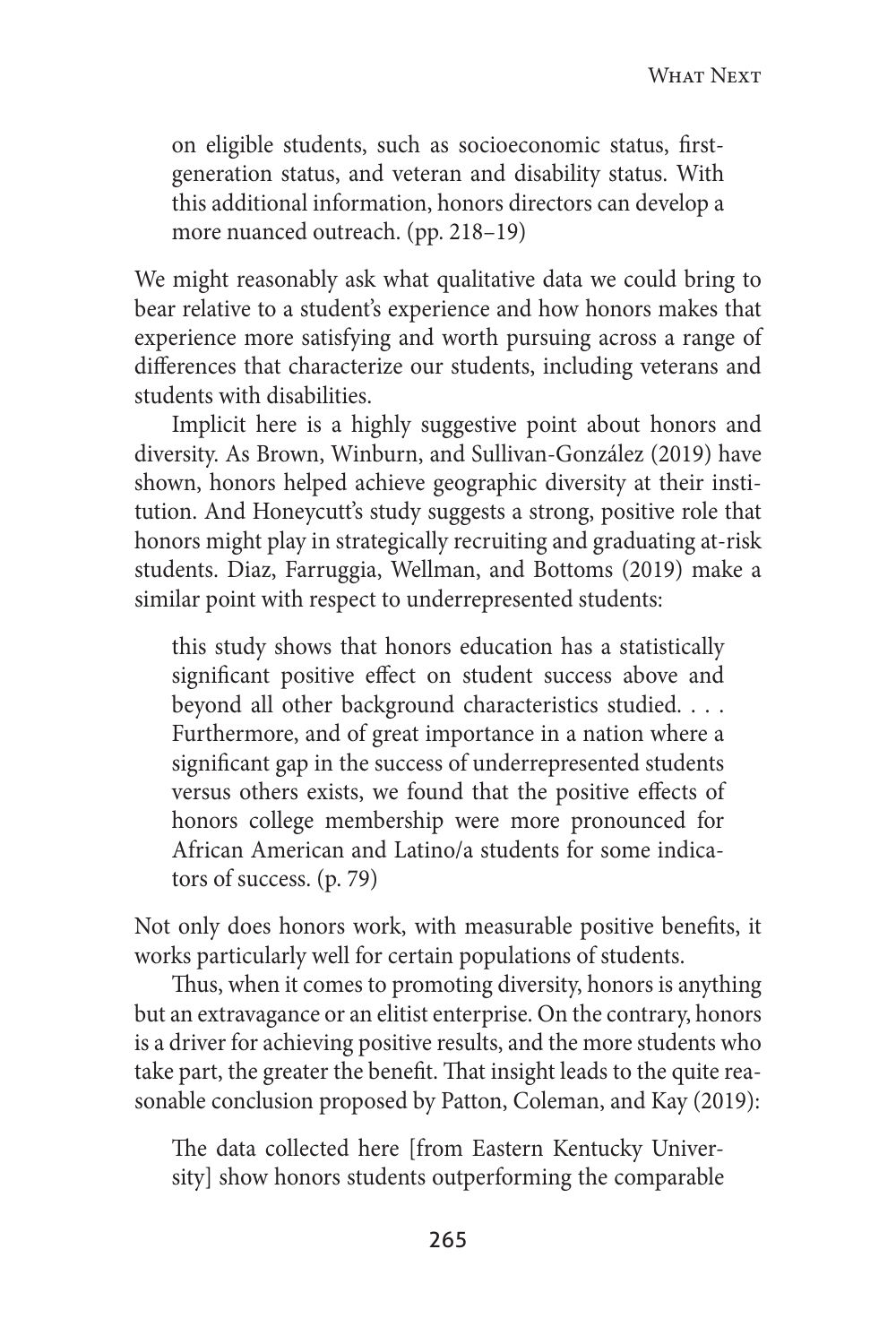non-honors group in measures of second-year retention and four- and five-year graduation, regardless of pre-college academic preparation. . . . The impact on a university's retention and graduation rates would be profound if more students were exposed to the honors program environment. In an era of public scrutiny and with the proliferation of performance-based funding . . . [,] making the case to high-level university administration that honors education positively impacts these metrics [such as retention and graduation rates] for its students is extremely beneficial for honors deans and directors. (pp. 110–111)

In this context honors clearly becomes a laboratory for testing best practices, finding out what works and what does not work, and then sharing results to promote better outcomes for all our students.

Relative to their program and the application of lessons learned beyond the honors population, Smeaton and Walsh (2019) point out that "the honors program has become a model for the entire campus" (p. 248). There is much to be said for making friends by sharing rather than hoarding successful high-impact practices and thus countering the frequent objection that honors is an elitist undertaking not relevant to the experience of most students or faculty. Not every student is going to be in honors, or want to be, and the same holds true for faculty, but what can we do, what practices can we share, to make life better for everyone? Although the pieces in this collection concentrate on student success, it will be important for future work to ask questions about the value that honors adds for faculty development and retention and the role honors programs and colleges can play in promoting curriculum development and helping to achieve institution-wide learning outcomes. In other words, measuring the value that honors might add needs to happen in a variety of areas and contexts.

When it comes to institution-wide benefits, some honors practices are labor-intensive and expensive, relatively speaking, but others are less so. For example, living and learning communities can be created by mobilizing existing resources and following honors models to deliver a positive benefit to a larger population.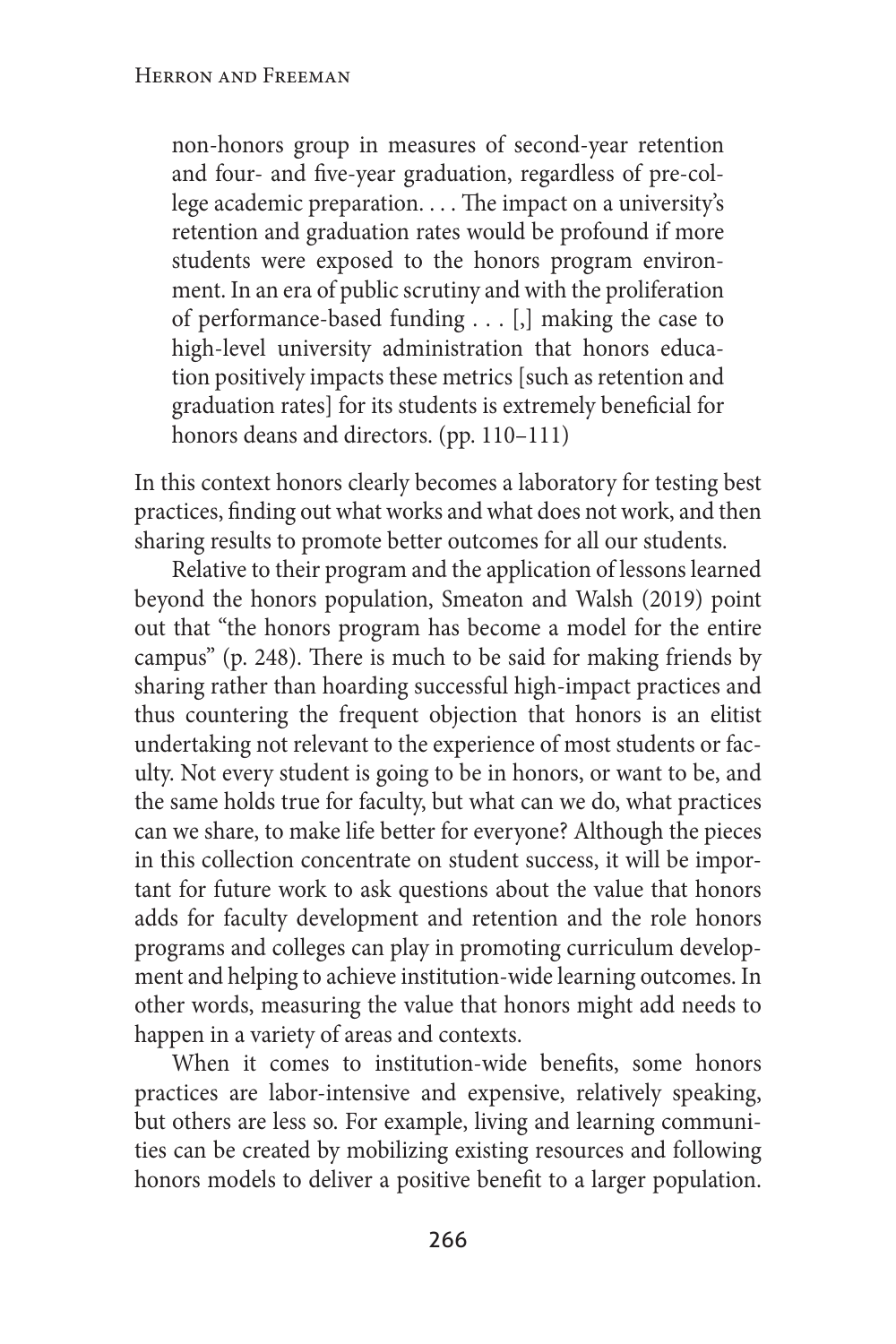What we could use more of at this point is a kind of bottom-line thinking and self-representation. If our high-impact practices produce positive results—particularly with respect to such measures as retention, credit hours passed, bounce-back from probation, and time to graduation—is it possible to translate those outcomes into dollars and cents? If we can workshop ideas to improve retention generally, for instance, or to decrease a student's time to degree, what do these mean with respect to tuition dollars paid back to the institution or savings to students and parents achieved by decreasing the time an undergraduate spends paying for a degree? And what about students who join honors in progress? Often, programs and colleges offer more than a single kind of honors regimen, with tracks that are not mutually exclusive: one, a comprehensive, generalized track that begins in the first year and continues through to graduation; and another, discipline-specific track that leads to honors distinction in a major. Are there value added benefits particular to students who are not enrolled in honors from first year through graduation, and how does their performance compare with other students—those not in honors, or those who complete a full honors curriculum? Are the benefits of honors participation cumulative? The findings of Diaz, Farruggia, Wellman, and Bottoms (2019) are suggestive at this point:

although honors college participation at any point in the students' college careers led to a higher chance of graduating in four or six years, the more time students spent in this honors college, the more successful they were in terms of the likelihood of graduating. (p. 84)

And what do we need to know about value added and students who matriculate by way of transfer agreements that link two-year to four-year institutions? How are high-impact practices best shared across those institutional boundaries?

As this brief review and the papers assembled here make clear, we know a good deal already. At the same time, we still want to know even more. To that end, the present collection is an invitation to further research rather than a last word. For instance, as Bottoms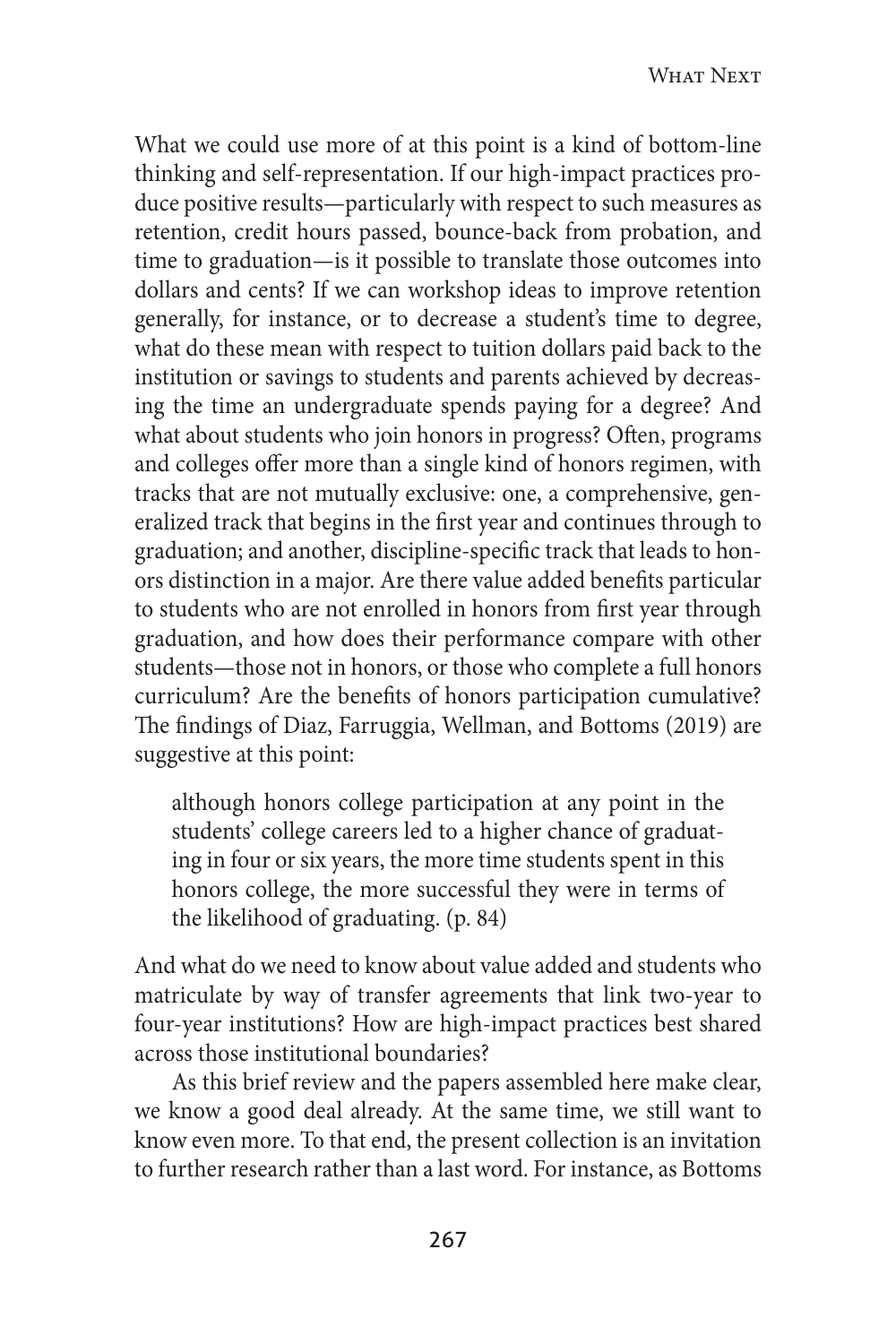and McCloud (2019) point out, even though analyses provide evidence of the effectiveness of honors, a number of questions remain:

even though the analyses support the contention that honors education is effective, they do little to explain why. . . . Further, it is important to identify which practices are best for which students. This information could lead to understanding why the effects of honors experiences are stronger for students of some races/ethnicities compared to others. (pp. 51–52)

Recognizing why honors programs work the way they do, Diaz, Farruggia, Wellman, and Bottoms (2019) provide useful suggestions for further investigation:

Future research could expand the definition of student success to include elements such as lifelong learning, laterlife civic engagement, graduate and professional school matriculation and success, or career development, and it could begin to tease apart the various features of the honors experience that contribute most to student success, with qualitative and quantitative methods. Future research should also continue to identify factors that explain student success of both honors and non-honors students. (p. 86)

And it is not just honors students and faculty that we need to study and learn more about; there are honors administrators as well, which is a point that emerges from Smith's study:

only 31 percent [of survey participants] say that outcomes assessment data are actually being used to guide the majority of program changes. This finding demonstrates that honors deans and directors are struggling to apply the skills they have to "close the loop" and effectively apply assessment practices for the process of continuous improvement. (p. 37)

In other words, we have plenty of good and interesting work ahead of us, which will call for creative collaborating and coordinating among colleagues, the Research Committee, and our NCHC office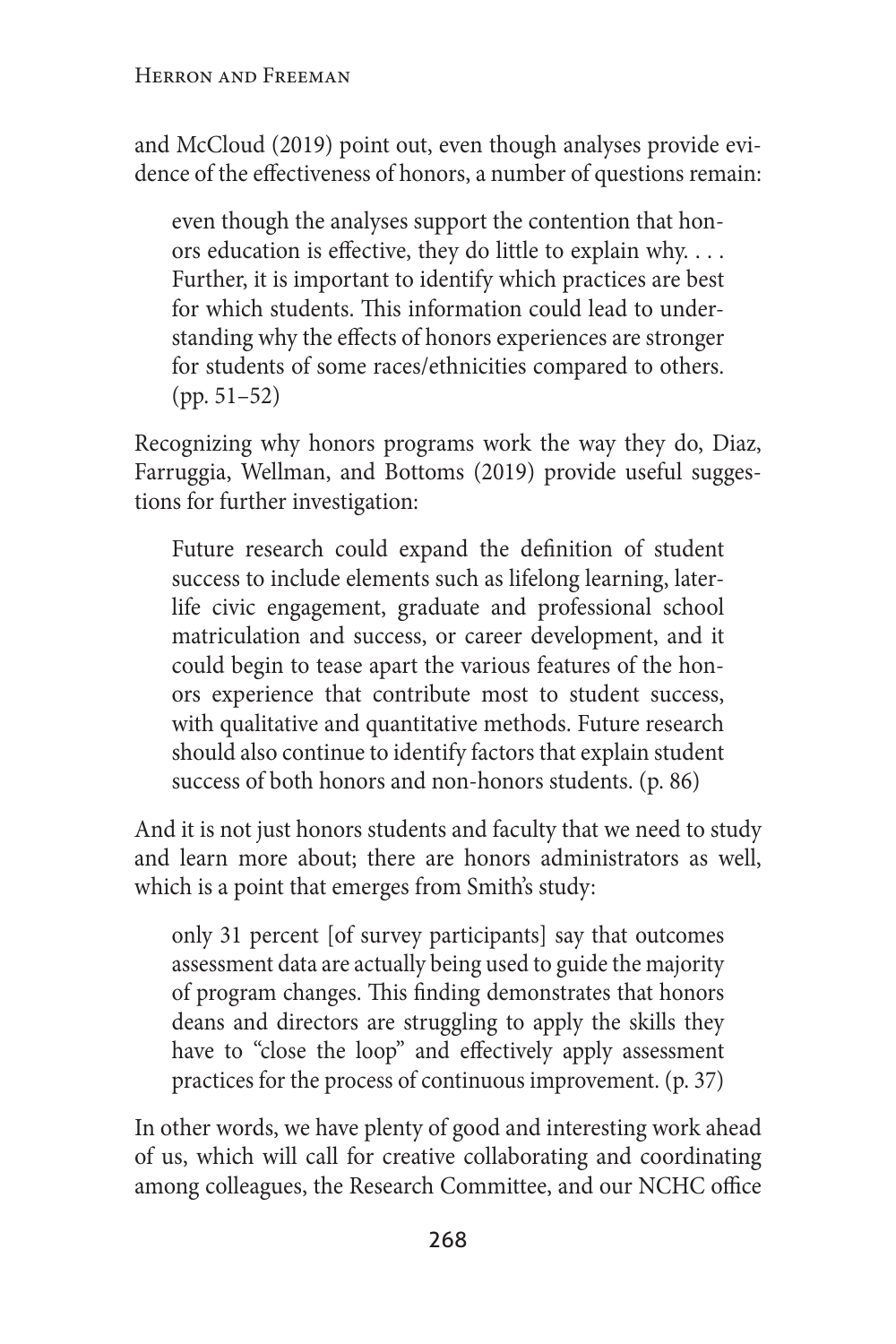as we take our next steps. By way of a conclusion, which is really more of an invitation, we offer the following ideas for what to do next, given what we now know and what we want to know.

- 1. Create an online means for honors researchers to make others aware of ongoing research in order to share results and collect data across institutions.
- 2. Explore the possibility of creating a web location sponsored by NCHC for working papers that report results and share ideas quickly, with the end goal of formal, peer-reviewed publication.
- 3. Pursue collaborations with the Center for Postsecondary Research (which administers the NSSE), the Center for Community College Student Engagement (which administers the CCSSE), and other higher education researchers; gather results; and expand qualitative analyses to support quantitative studies.
- 4. Explore the possibility of an experts-on-demand resource to provide deans and directors who are not experts in multivariate analysis the help they need.
- 5. Create an online toolkit for honors researchers, particularly those new to their jobs, to provide show-and-tell advice about presenting what we know and how best to communicate results; make a part of that toolkit best-practices applications that can readily be deployed.
- 6. Make sure that colleagues are aware of NCHC resources for finding and contributing to research: *JNCHC*, *HIP*, and the National Collegiate Honors Council Monograph Series; and share information about accessing NCHC's searchable indices as well as other searchable databases relevant to honors research.
- 7. Invite fellow researchers to help us learn more about
	- a. GPA and ACT/SAT scores, and what if anything we have to learn from these measures;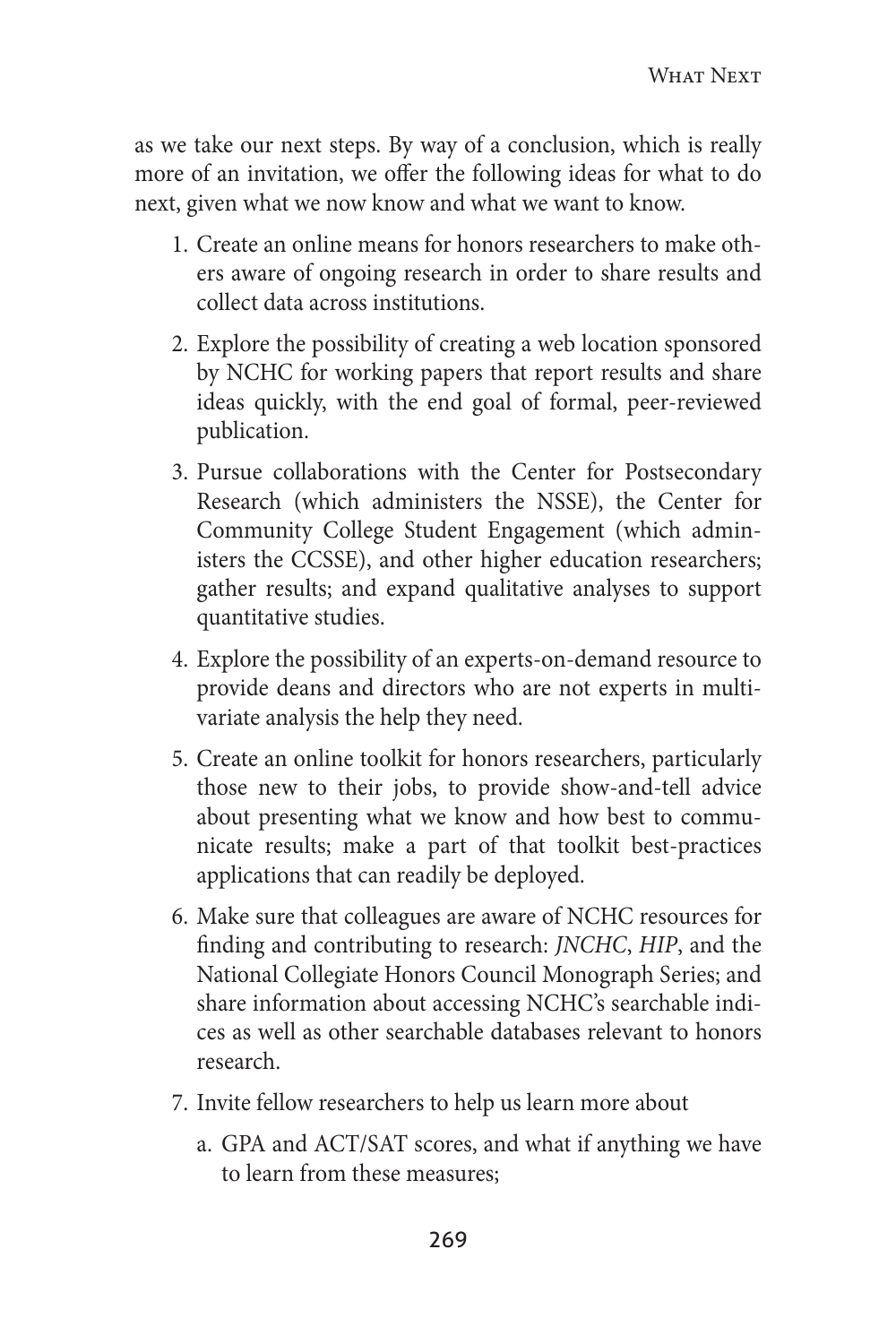- b. Honors completion, and why/when students stop working toward honors graduation requirements;
- c. Honors advising and how we measure success;
- d. Qualitative value that honors adds to students' lives and experiences after they graduate;
- e. Two-year to four-year transfers and how to manage them;
- f. Honors populations we want to know more about, such as veterans, students with disabilities, etc.;
- g. The value that honors adds for faculty relative to retention and faculty development;
- h. Honors as a driver for curriculum development; and
- i. Honors administrators and best-practices.

### **references**

- Baxter Magolda, Marcia B. 2008. "Three Elements of Self-Authorship." *Journal of College Student Development* 49(4):269–84.
- Bottoms, Bette L., and Stacie L. McCloud. 2019. "Proving the Value of Honors Education: The Right Data and the Right Messaging." Pp. 41–58 in *The Demonstrable Value of Honors Education: New Research Evidence*, edited by A. J. Cognard-Black, J. Herron, and P. J. Smith. National Collegiate Honors Council Monograph Series, Lincoln, NE: National Collegiate Honors Council.
- Brown, Robert D., Jonathan Winburn, and Douglass Sullivan-González. 2019. "The Value Added of Honors Programs in Recruitment, Retention, and Student Success: Impacts of the Honors College at the University of Mississippi." Pp. 179–201 in *The Demonstrable Value of Honors Education: New Research Evidence*, edited by A. J. Cognard-Black, J. Herron, and P. J. Smith. National Collegiate Honors Council Monograph Series, Lincoln, NE: National Collegiate Honors Council.
- Cognard-Black, Andrew J. 2019. "Introduction: The Demonstrable Value of Honors Education." Pp. 3–12 in *The Demonstrable*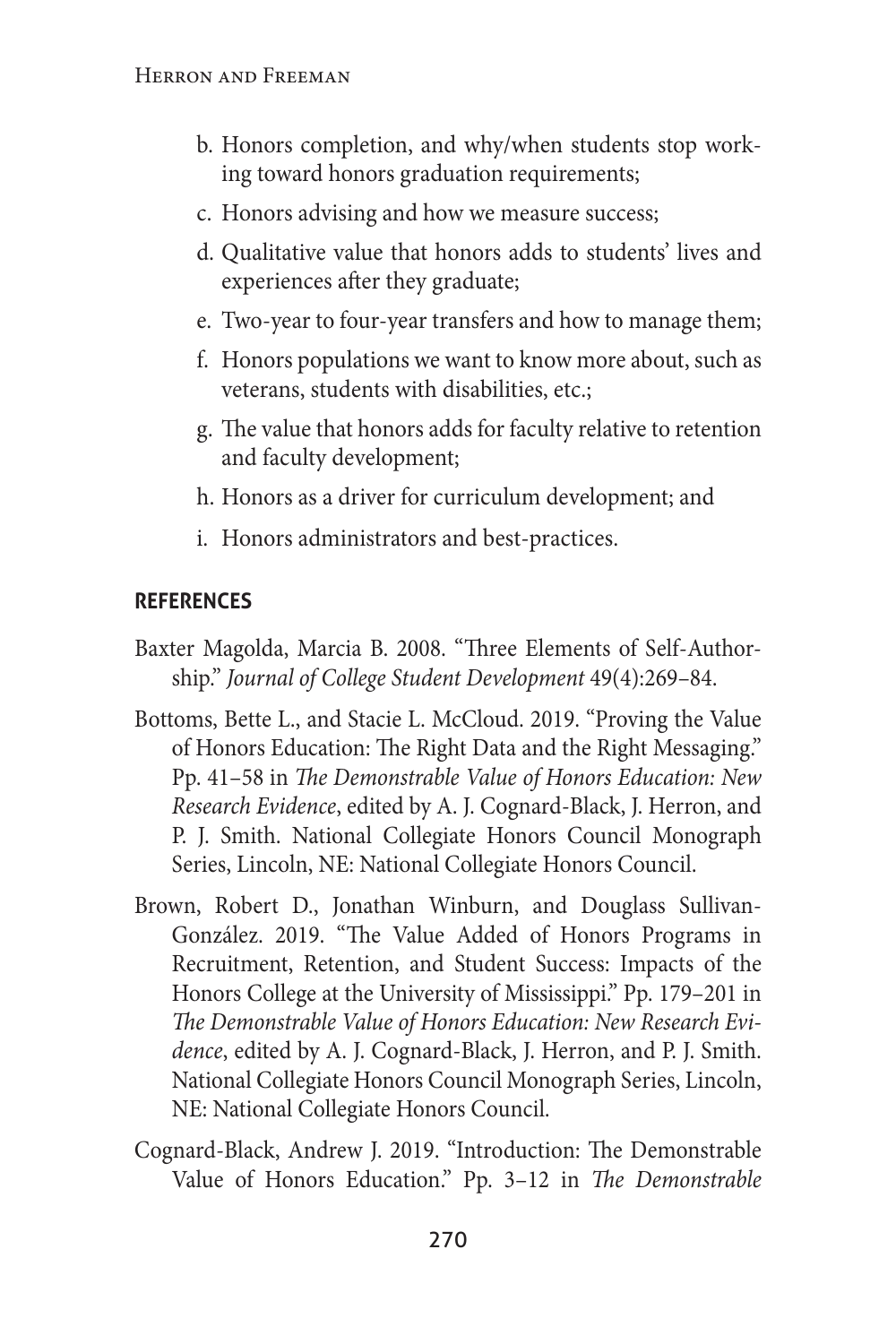*Value of Honors Education: New Research Evidence*, edited by A. J. Cognard-Black, J. Herron, and P. J. Smith. National Collegiate Honors Council Monograph Series, Lincoln, NE: National Collegiate Honors Council.

- Diaz, Dulce, Susan P. Farruggia, Meredith E. Wellman, and Bette L. Bottoms. 2019. "Honors Education Has a Positive Effect on College Student Success." Pp. 59–91 in *The Demonstrable Value of Honors Education: New Research Evidence*, edited by A. J. Cognard-Black, J. Herron, and P. J. Smith. National Collegiate Honors Council Monograph Series, Lincoln, NE: National Collegiate Honors Council.
- Honeycutt, Jane B. 2019. "Community College Honors Benefits: A Propensity Score Analysis." Pp. 203–27 in *The Demonstrable Value of Honors Education: New Research Evidence*, edited by A. J. Cognard-Black, J. Herron, and P. J. Smith. National Collegiate Honors Council Monograph Series, Lincoln, NE: National Collegiate Honors Council.
- Meadows, Lorelle A., Maura Hollister, Mary Raber, and Laura Kasson Fiss. 2019. "GPA as a Product, Not a Measure, of Success in Honors." Pp. 115–49 in *The Demonstrable Value of Honors Education: New Research Evidence*, edited by A. J. Cognard-Black, J. Herron, and P. J. Smith. National Collegiate Honors Council Monograph Series, Lincoln, NE: National Collegiate Honors Council.
- National Collegiate Honors Council. 2013. "Definition of Honors Education." Retrieved July 22, 2019 <https://www.nchchonors. org/directors-faculty/definition-of-honors-education>.
- Patton, Katie, David Coleman, and Lisa W. Kay. 2019. "High-Impact Honors Practices: Success Outcomes among Honors and Comparable High-Achieving Non-Honors Students at Eastern Kentucky University." Pp. 93–114 in *The Demonstrable Value of Honors Education: New Research Evidence*, edited by A. J. Cognard-Black, J. Herron, and P. J. Smith. National Collegiate Honors Council Monograph Series, Lincoln, NE: National Collegiate Honors Council.